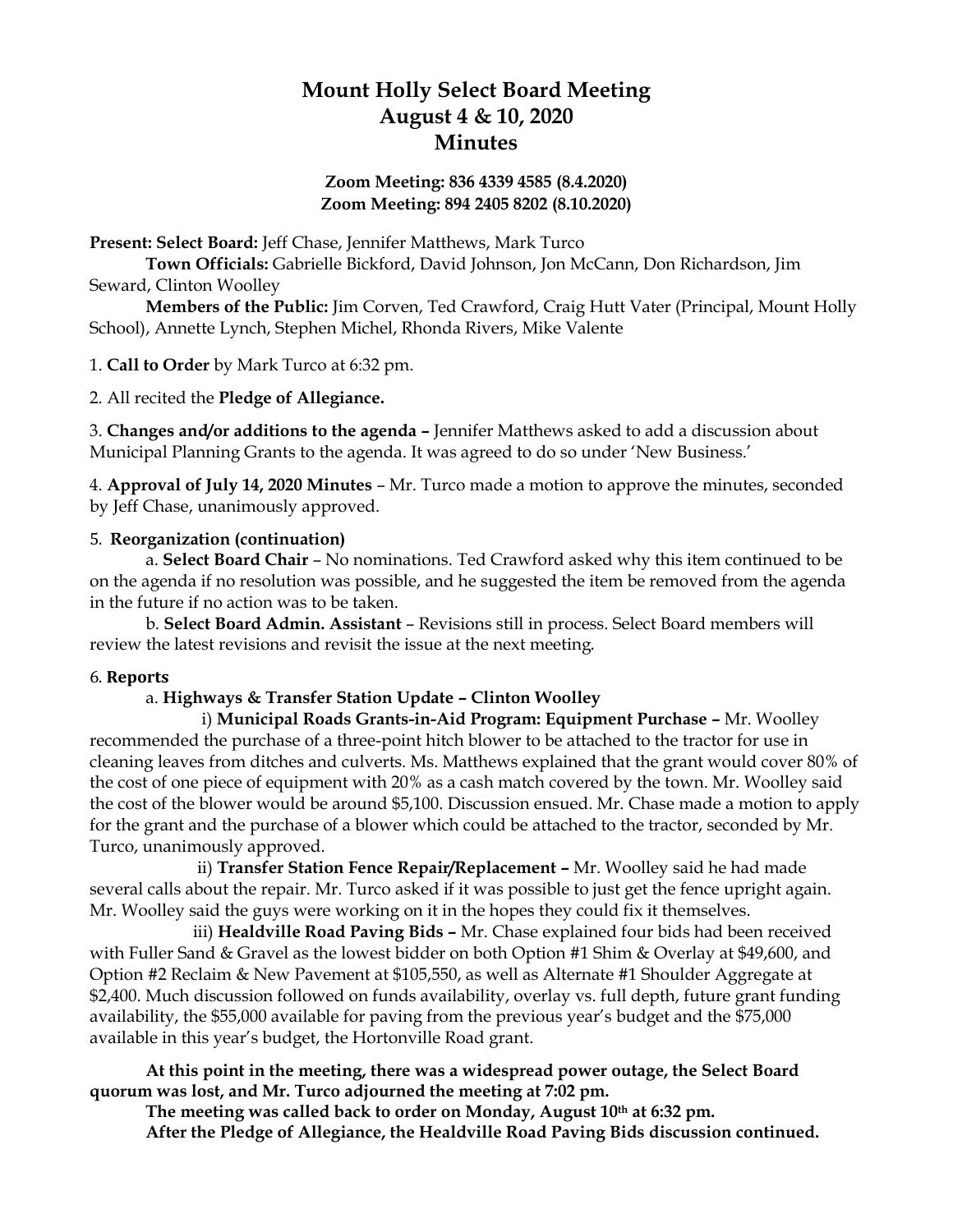Mr. Chase stated we were debating overlay vs. reclaim. Discussion ensued about what to do with any leftover funds, longevity of overlay, and condition of other roads in town. Ms. Matthews stated she considered this process a bit haphazard. She thought it best to determine the number of miles of paved roads in town, determine their condition, then prioritize their repair, method and cost, and create a schedule/plan for such. She suggested the Select Board take up the bids received for the paving of Healdville Road and make a decision. More discussion ensued about overlay vs. reclaim, funds available, and use of leftover funds in the spring for other paving work. Ms. Matthews made a motion to accept Fuller & Sand Gravel's bid of \$49,600 for Shim & Overlay and their bid of \$2,400 for shoulder gravel work, seconded by Mr. Turco, unanimously approved. Mr. Chase will work with Mr. Woolley on a capital plan for future road improvements.

 iv) **2011 Ford F-350 Dump Truck Bids –** Only one bid was received for \$12,000, the minimum, from GM Tree Tech. Mr. Chase made a motion to accept the bid for \$12,000 from GM Tree Tech, seconded by Ms. Matthews, unanimously approved.

 v) **Land Pride Ditch Mower Bids –** No bids were received. The mower bid notice will be reposted. Mr. Chase will look into equipment auction services.

b. **Rutland Regional Transportation Council Update – Clinton Woolley** – Mr. Woolley reported that most of the meeting was on the Emerald Ash Borer and the need to keep track of it and ash trees. Don Richardson, the RRTC Alternate, also attended the meeting and listened to the presentation by Joanne Garton. He stated the town needed an inventory of ash trees and their condition as well as a budget line item to deal with the coming infestation damage to trees in the town right-of-ways. He also stated the need to communicate with homeowners, especially second homeowners, about the Emerald Ash Borer and possible infestations and damage to ash trees on their property which could impact town roads. Mr. Turco said the town would need an inventory of ash trees in the right-of-ways, their condition, an estimate of costs to deal with infestation damage, and a documentation of those ash trees not in the right-of-ways. Mr. Woolley will do this. Jon McCann suggested it might be a good idea to take some trees down now so as to avoid a massive die off once an infestation arrives.

#### c. **Treasurer – David Johnson**

 i) **Monthly Income & Expense Report** – Mr. Johnson pointed out: the Municipal Property Adjustment Income from the State of \$8,500 with an additional \$1,940 received since the end of July; the State Aid for Roads first-quarter only payment of \$30,201.46; the Solid Waste Labels Sold of \$3,074 so far; and, 3,920 tons of winter sand purchased and hauled to date.

 ii) **Financial Management Questionnaire – Received & Reviewed -** Mr. Johnson stated the annual report had the same questions on it as last year so there was nothing new to report.

 iii) **Outside Audit -** Mr. Johnson stated he had looked at the VT Society of CPAs website. He found only one firm in our area in Springfield. He said he would have to make some calls to learn if others in our area might be interested. Ms. Matthews asked if it would be possible to have the names of a few firms with cost estimates by the September Select Board meeting in the hopes of having this two-year audit done this fall. Mr. Johnson stated he thought that was possible.

d. **Mount Holly Planning Commission Update – Jim Seward –** Mr. Seward reported on the business of the last Planning Commission meeting: eight building construction registration forms, a Land Use Permit for Okemo on the south side, a discussion on the clerk and Administrative Officer positions and combining the two positions into one. He noted the next regular meeting would be preceded by two subdivision hearings. Ms. Matthews asked about the development of a work plan for the town plan. Mr. Seward said that would occur at the August  $31<sup>st</sup>$  meeting.

#### 7. **New Business**

a. **Mount Holly School Reopening Briefing & Well Update – Craig Hutt Vater –** Mr. Turco reported that after the power outage on August 4th, Mr. Hutt Vater said school would reopen on September 8<sup>th</sup> with many arrangements still to be made. Mr. Turco also reported that the school was still looking at testing the water from the town garage well. Ms. Matthews asked if school would be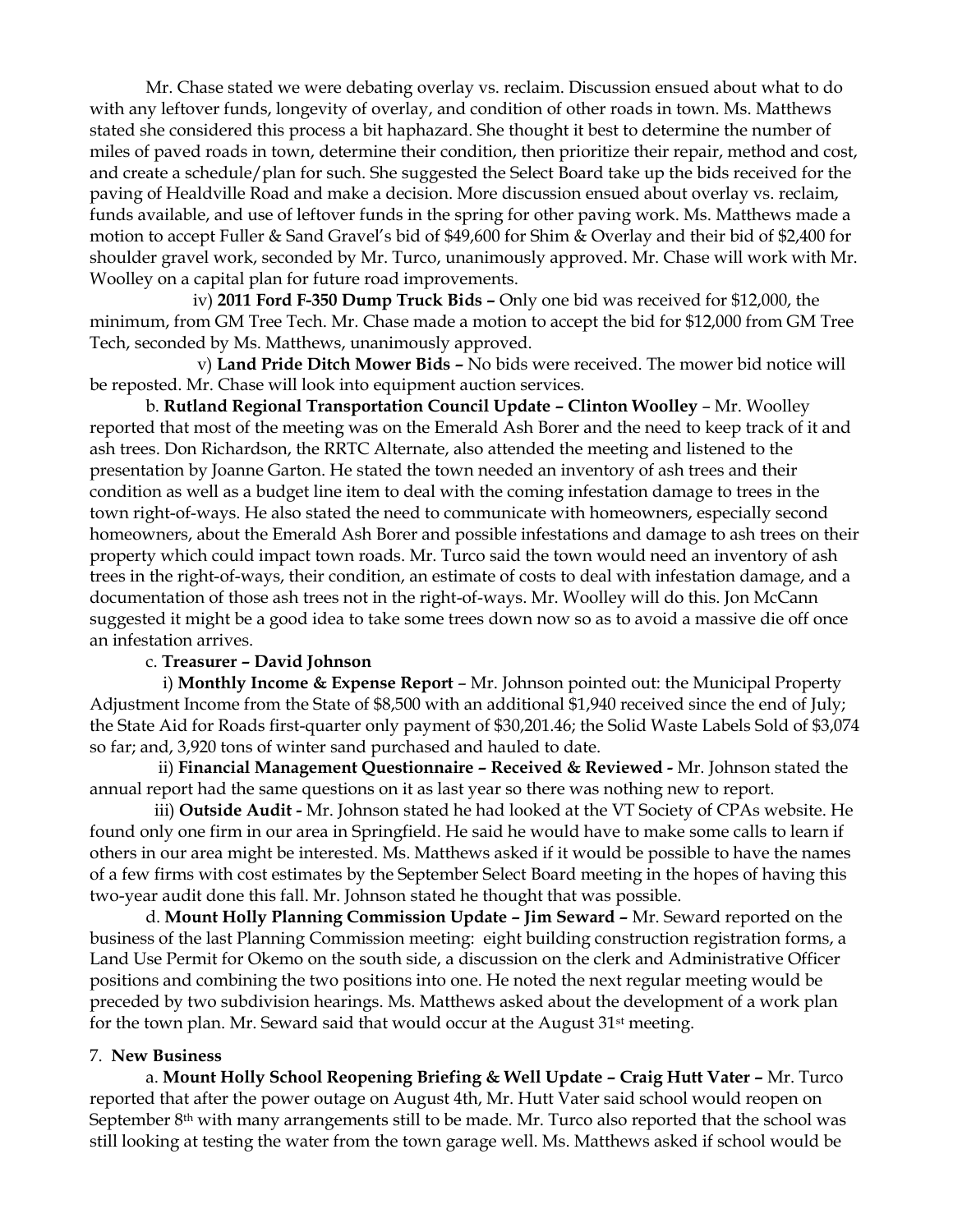held in-person or virtually. Mr. Chase responded they were considering two different options, constantly evolving with the changing circumstances, but would be using both remote and in-person learning.

b. **Carlton Cemetery Tree Removal Bids –** Ms. Matthews reported that two bids were received. GM Tree Tech would cut down the five dying trees and leave the wood for \$3,000, remove the wood for \$3,400. Jason Barrows would cut down the trees and leave the wood for \$5,700, remove the wood for \$10,800. Mr. Turco asked if the wood could be used at the town garage. Mr. Woolley stated it was too difficult to get the wood out of the cemetery. Discussion ensued on budget funds available, budget surpluses, and the costs. Ms. Matthews made a motion to accept GM Tree Tech's bid to cut down the trees and remove the wood for \$3,400, seconded by Mr. Chase, unanimously approved.

c. **Mount Holly Conservation Commission Formation – Jim Corven -** Mr. Corven gave an overview of what conservation commissions do in VT:

- Provide education & outreach about natural resources
- Serve as a liaison between landowners & a land trust
- Advise the Planning Commission & Select Board about conservation & environmental issues in town
- Do inventories of natural resources, e.g., as previously discussed, ash trees
- Apply for grants for particular projects
- Coordinate with State agencies

Mr. Corven explained that conservation commissions are purely advisory with no regulatory authority; that rests solely with the Select Board. He noted that Shrewsbury, Wallingford, Killington, Weston, Tinmouth and Poultney are other area towns with conservation commissions. Ms. Matthews asked about wildlife. Mr. Corven replied, yes, conservation commissions can provide information on the town's wildlife and wildlife habitats, water sheds, flood plains, forestry, and recreation areas. He emphasized this was entirely in advisory capacity to the Planning Commission and Select Board to enable both to make informed decisions. Ms. Matthews commented on how a conservation commission could be a very helpful tool for the Planning Commission at present as it works to strengthen parts of the town plan. Mr. Corven also pointed out that conservation commissions do not have a budget. They can apply for Tiny Grants through the Association of VT Conservation Commissions to fund projects. They could also as a group do an ash tree inventory without the expense of a consultant or forester. In response to a question from Mr. McCann, Mr. Corven stated the group could monitor the water quality and do water testing at Star Lake if so asked. Tasks would be assigned by the Select Board and/or the Planning Commission. Discussion ensued about the number of members for the commission with Mr. Turco and Mr. Chase stating five would provide good representation. Ms. Matthews made a motion to create a Town of Mount Holly Conservation Commission with five members, seconded by Mr. Chase, unanimously approved.

d. **Button-Up VT Program – Don Richardson –** Mr. Richardson gave a brief overview of the program which helps educate homeowners on how best to cut energy costs through weatherization strategies, home energy audits with savings of \$150 per audit, and trainings. He is willing to coordinate the program here, working with Efficiency VT and the Rutland Regional Planning Commission. The program is primarily educational, sharing information with community members about weatherization opportunities, and at no cost to the town. Discussion ensued on the project. Ms. Matthews made a motion for Mount Holly to be a Button-Up VT participating community, seconded by Mr. Chase, unanimously approved.

e. **Grants – Federal CARES Act & Municipal Planning Grant –** Jon McCann explained that the VT Legislature passed Act 137 to distribute the coronavirus relief funds (CARES Act), including two million dollars to assist towns to digitize land records for easier public access. The State's rationale is to: modernize procedures; ensure public health & safety with fewer visitors to town offices; protect land records from natural disasters such as floods and fire; provide easier, more user